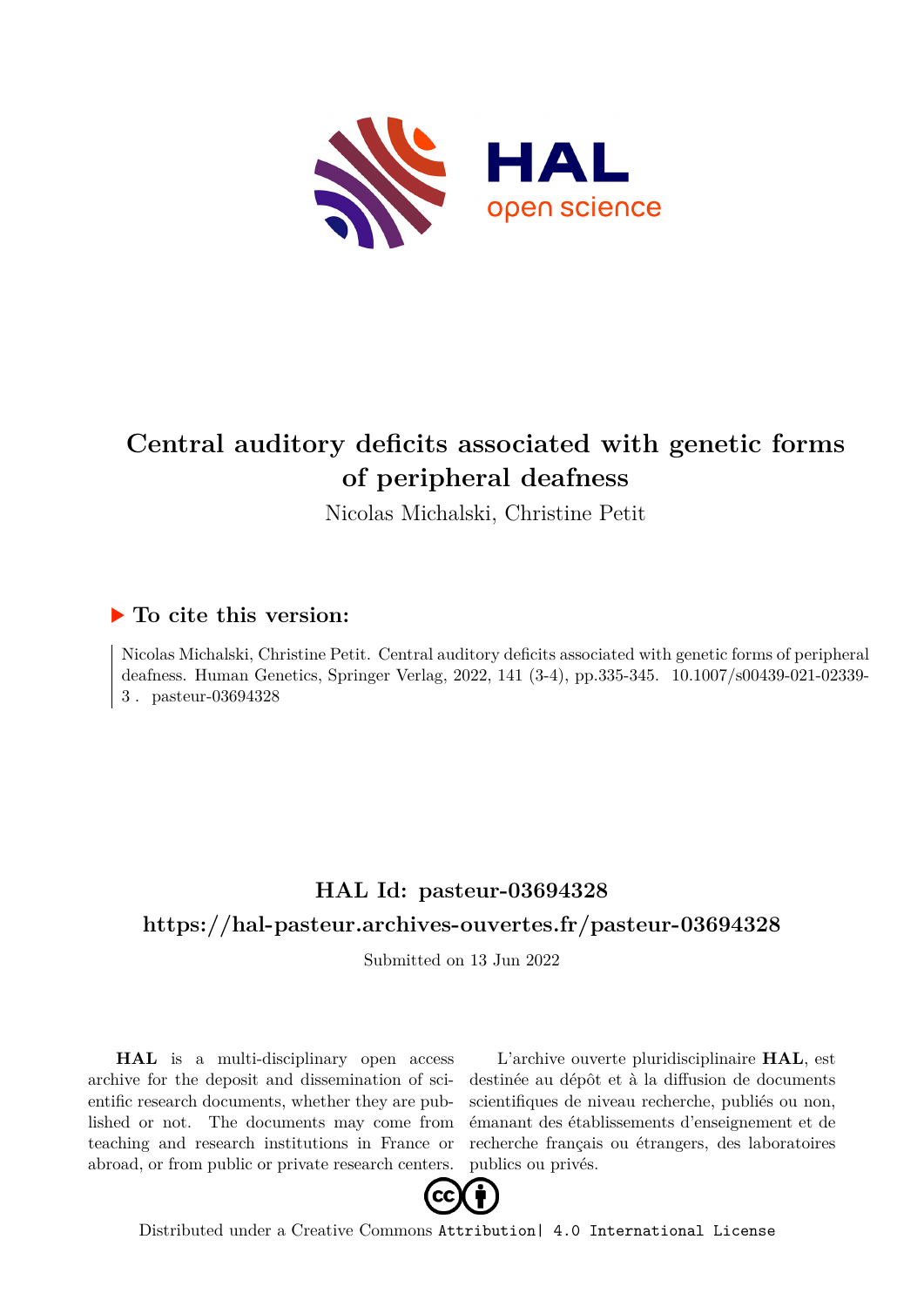#### **REVIEW**



# **Central auditory defcits associated with genetic forms of peripheral deafness**

**Nicolas Michalski1  [·](http://orcid.org/0000-0002-1287-2709) Christine Petit[1](http://orcid.org/0000-0002-9069-002X)**

Received: 11 May 2021 / Accepted: 9 August 2021 / Published online: 25 August 2021 © The Author(s) 2021

#### **Abstract**

Since the 1990s, the study of inherited hearing disorders, mostly those detected at birth, in the prelingual period or in young adults, has led to the identifcation of their causal genes. The genes responsible for more than 140 isolated (non-syndromic) and about 400 syndromic forms of deafness have already been discovered. Studies of mouse models of these monogenic forms of deafness have provided considerable insight into the molecular mechanisms of hearing, particularly those involved in the development and/or physiology of the auditory sensory organ, the cochlea. In parallel, studies of these models have also made it possible to decipher the pathophysiological mechanisms underlying hearing impairment. This has led a number of laboratories to investigate the potential of gene therapy for curing these forms of deafness. Proof-of-concept has now been obtained for the treatment of several forms of deafness in mouse models, paving the way for clinical trials of cochlear gene therapy in patients in the near future. Nevertheless, peripheral deafness may also be associated with central auditory dysfunctions and may extend well beyond the auditory system itself, as a consequence of alterations to the encoded sensory inputs or involvement of the causal deafness genes in the development and/or functioning of central auditory circuits. Investigating the diversity, causes and underlying mechanisms of these central dysfunctions, the ways in which they could impede the expected benefts of hearing restoration by peripheral gene therapy, and determining how these problems could be remedied is becoming a research feld in its own right. Here, we provide an overview of the current knowledge about the central deficits associated with genetic forms of deafness.

#### **Introduction**

Hearing impairment is the most frequent sensory defect. It afects 466 million people, more than 6% of the world population. It has been estimated that, by 2050, over 700 million people will be afected by disabling hearing disorders [defned as a hearing impairment of more than 35 decibels  $(d)$  in the ear with the best hearing] (WHO 2021). The incidence of age-related hearing loss, or presbycusis, which afects a quarter of the world population over 60 years of age, will continue to increase, due to the ageing of the global population and the increasing number of people overexposed to noise in heavily urbanised and industrialised areas (WHO 2021).

 $\boxtimes$  Christine Petit christine.petit@pasteur.fr

 $1$  Institut de l'Audition, Institut Pasteur, INSERM, 75012 Paris, France

It has been estimated that 60–80% of congenital or prelingual forms of deafness in high-income countries are of genetic origin (Shearer et al. 1993; Koffler et al. 2015). Most of these genetic forms are monogenic, DFNB (autosomal recessive) forms, generally causing severe or profound deafness. The remaining forms are mostly DFNA (autosomal dominant) forms, which are generally associated with less severe, progressive hearing impairment. Most of the genes yet to be identifed underlie very rare forms, but the rate of discovery of genes responsible for deafness remains high, thanks to next-generation sequencing (NGS) technologies. The causal genes for 140 isolated (non-syndromic) and 400 syndromic forms of deafness with onsets from birth to early adulthood have been identifed (Noman et al. 2020; Van Camp and Smith 2021). According to a recent report by the International Mouse Phenotyping Consortium, 52 previously unknown candidate deafness genes have been found in the 3006 knockout mutant mouse strains analysed to date. Extrapolation of this number to the whole genome suggests that about 350–400 additional genes responsible

 $\boxtimes$  Nicolas Michalski nicolas.michalski@pasteur.fr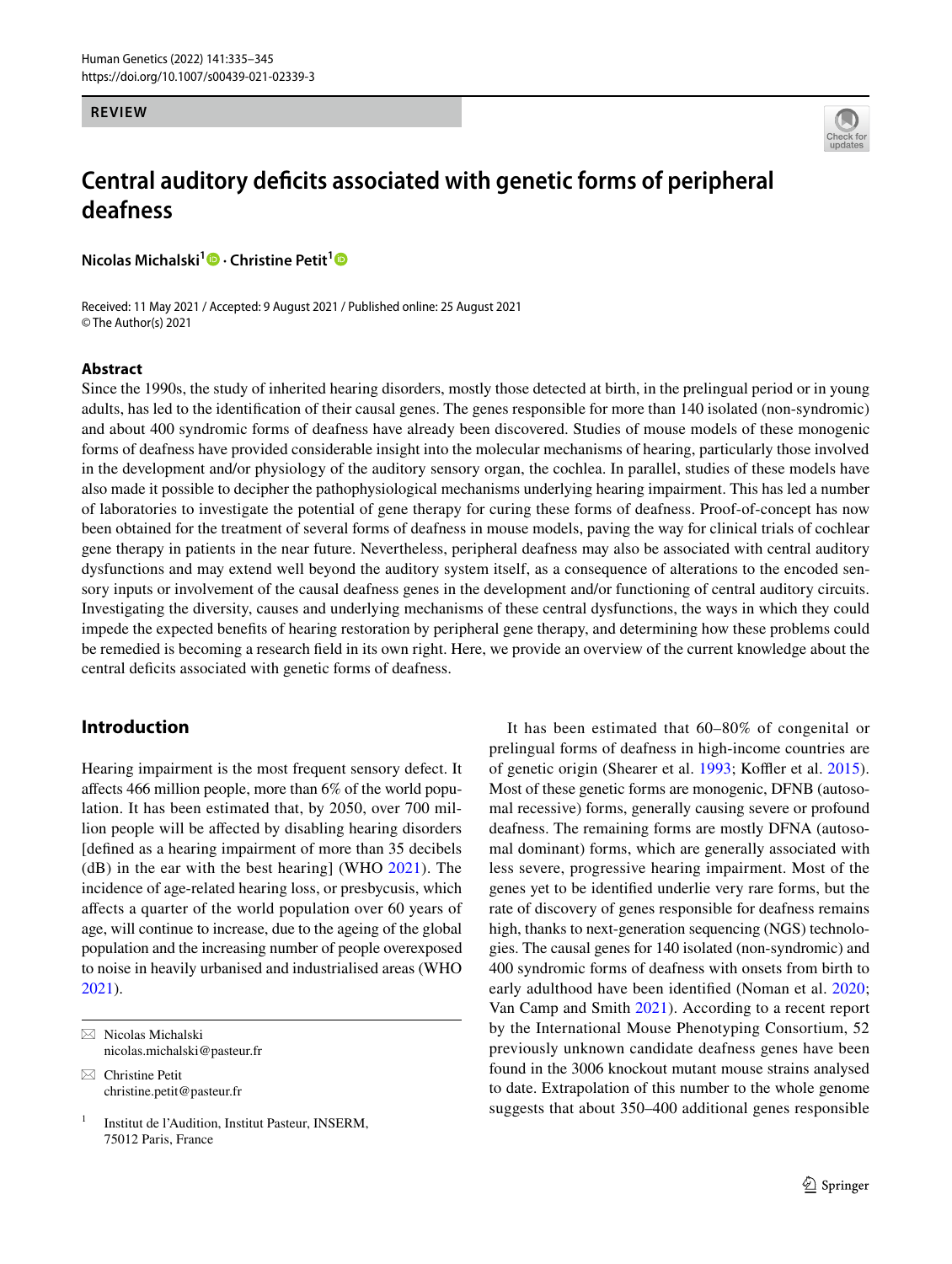for monogenic forms of hearing impairment may remain to be discovered (Bowl et al. 2017).

The vast majority of these genetic forms of deafness involve defects of the cochlea, the auditory sensory organ. Their extensive study through mouse models has been key to characterisation of the molecular mechanisms underlying the normal development and functioning of the peripheral auditory system (the cochlea and its aferent innervation), revealing crucial roles for structures that were originally underappreciated, such as the top connectors of hair cell stereocilia (Verpy et al. 2008). These studies have also elucidated the molecular networks and protein complexes involved in key cochlear functions (Richardson et al. 2011; Richardson and Petit 2019; Corey et al. 2019), thereby allowing the parallel elucidation of the pathogenesis of various deafness forms. Over the last 10 years, this work has naturally led to the emergence of gene therapy as a potentially promising treatment for hearing impairment of genetic origin, with the establishment of several proofs of concept in mouse models of human hereditary deafness (Akil et al. 2012, 2019; Emptoz et al. 2017; Wu et al. 2021). Studies reporting hearing restoration in mouse models following gene therapy interventions from P20 onwards are of particular interest, because they suggest that postnatal gene therapy interventions in humans should be efective, based on the comparative development of hearing in mice and humans. Hearing begins on P12 in mice, whereas hearing onset occurs in the 19th week of gestation in humans. The degree of maturation of the mouse central auditory system on P20 is thought to be that at an age of one to two years in humans (Wang et al. 2020; Knipper et al. 2020). However, a full restoration of auditory thresholds by interventions from P20 onwards has been achieved for very few genetic forms of deafness to date (Akil et al. 2019).

In addition to peripheral deficits, these genetic forms of deafness also afect the central auditory system. Indeed, at any age, complete or partial auditory deprivation of peripheral origin (whether caused by deficits of the outer, middle or inner ear) has indirect deleterious efects on the development and morphofunctional organisation of the central auditory system. Hearing impairment in children delays the acquisition of speech and language, and may, thus, afect cognitive development and may lead to social isolation (Shojaei et al. 2016). Following auditory deprivation, several forms of plasticity come into play, leading to a reorganisation of the central auditory circuits (Fig. 1). In particular, congenital or early forms of profound deafness, whether of genetic or non-genetic origin, prevent the normal shaping of the central auditory circuits induced by sound exposure during the early phases of high plasticity for brain development (de Villers-Sidani and Merzenich 2011; Schreiner and Polley 2014; King et al. 2018; Kral et al. 2019; Glennon



Fig. 1 Central auditory deficits associated with different types of genetic forms of peripheral deafness in humans. The central auditory deficits shown in orange constitute an ensemble of indirect effects presumably common to all forms of congenital peripheral deafness. Other central deficits in blue denote deficits that may be combined in specifc genetic forms of congenital deafness. With the exception of genes playing intrinsic roles in both the central and peripheral auditory systems, all the central auditory deficits described here are indirect consequences of peripheral hearing impairment. The time scale is based on the development of the human auditory system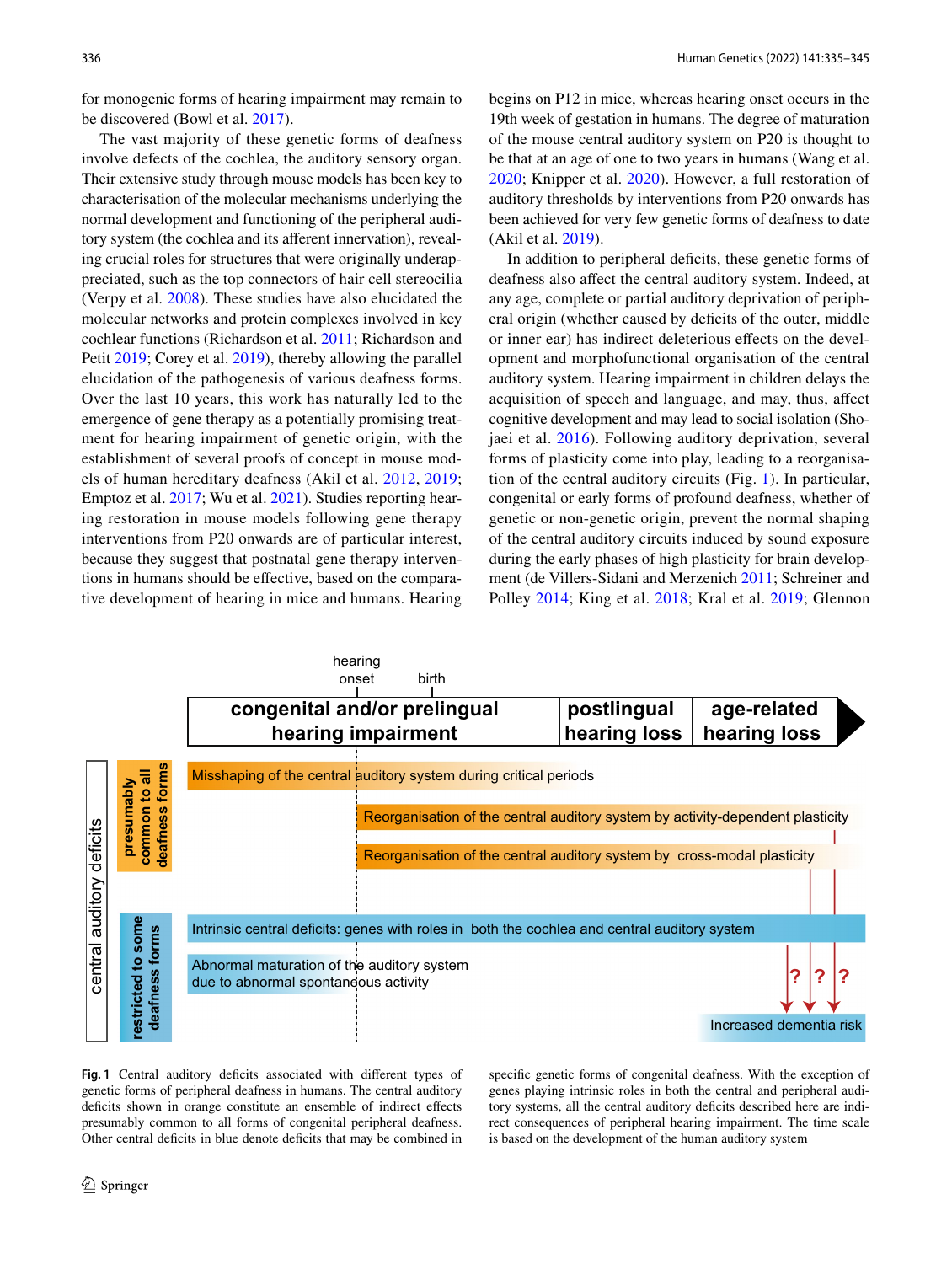et al. 2020). Such alterations may even occur in cases of mild hearing loss, in which they are likely to be underdiagnosed. For example, heterozygous carriers of mutations in *USH2A* encoding usherin have been shown to have a higher risk of altered low-frequency sound perception associated with a developmental language disorder although they are generally considered to be unafected carriers (Perrino et al. 2020). Moreover, increasing numbers of proteins encoded by causal genes of peripheral deafness are being found to have direct or intrinsic roles in the central auditory system (their defects thus lead to intrinsic central auditory deficits) (Fig. 1). Studies of the corresponding animal models have revealed that intrinsic central auditory deficits may coexist with peripheral deficits, as in mouse mutants for the microRNA miR-96, which operates in both the peripheral auditory system and some hindbrain auditory nuclei (Lewis et al. 2009; Mencía et al. 2009; Friedman and Avraham 2009; Schlüter et al. 2018). Both indirect and direct (intrinsic) central auditory deficits are often masked by peripheral defects and, therefore, go unnoticed in the absence of a systematic exploration, which requires a residual hearing.

These central auditory alterations or deficits are problematic in several ways. They interfere with the outcome of hearing rehabilitation achievable with cochlear implants neural prostheses that bypass the outer and middle ear, and the defective cochlea to stimulate the primary auditory neurons forming the spiral ganglion nerve directly. They are also likely to limit the hearing restoration expected from future auditory peripheral gene therapy interventions. This is why the recovery of auditory perception at the cortical level is beginning to be taken into account in animal studies developing new gene therapy treatments (Nist-Lund et al. 2019). In addition, the impact of central auditory deficits extends well beyond the auditory system itself. Peripheral hearing loss also afects cognitive functions. Mid-life hearing loss of peripheral origin is the leading potentially modifable risk factor for dementia with a population attributable fraction of 9% (Livingston et al. 2017) (Fig. 1). In addition, associations between dysfunctions of the auditory system and severe psychiatric disorders, such as schizophrenia—a complex psychiatric disorder with neurocognitive function deficits—have also been reported (Linszen et al. 2016) but the underlying mechanisms linking hearing impairment and schizophrenia remain poorly understood. Notably, *Df1*/+mutant mice a model of the 22q11.2 deletion in humans, the strongest genetic risk for schizophrenia (Paylor and Lindsay 2006) are prone to hearing loss (60% of mice), which is correlated with a higher susceptibility to middle ear infections due to haploinsufficiency of the *Tbx1* transcription factor gene. In these mice, hearing loss was found to promote schizophrenia-relevant brain and behavioural abnormalities, including altered electrophysiological measurements of central auditory gain, and was associated with a smaller number of parvalbumin inhibitory neurons in the auditory cortex than were found in *Df1*/+mutant mice with no hearing loss (Zinnamon et al. 2019).

In the framework of this special issue on 'The Molecular Genetics of Hearing and Deafness', we focus on the central auditory defcits associated with peripheral auditory deficits of genetic origin. We discuss the heterogeneity of these defects and highlight the importance of deepening our understanding of the underlying mechanisms (see Fig. 1), to optimise the development of gene therapy for deafness.

#### **Central auditory defcits in congenital and prelingual genetic forms of deafness**

Several forms of plasticity operating in different brain structures, dealing with the processing of diferent sound attributes, of variable strength during the individual's lifetime, shape auditory brain microcircuits, ensuring their adaptability and optimisation in changing environments (de Villers-Sidani and Merzenich 2011; Kral 2013; Schreiner and Polley 2014; Kral et al. 2019; Glennon et al. 2020). However, plasticity may become detrimental in some pathological conditions, such as auditory deprivation (Fig. 1). Furthermore, by allowing a misshaping of the structure and function of neuronal networks, such plasticity could in the long term make hearing rehabilitation even more challenging. In early life, the primary auditory cortex sensory areas pass through critical periods, windows of enhanced plasticity opening sequentially for the various features of sounds (Reh et al. 2020). For example, the continuous exposure of rat pups to short pulses of white noise (50 ms noise pulses presented 6 times per second at 65 dB) for 20 days starting on P9, i.e. a period comprising hearing onset (about P12 in rats) and the phase of increasing cochlear sensitivity (from P12 to P15), affects the maturation of the frequency map in the primary auditory cortex (Zhang et al. 2002), whereas the same exposure starting on P30 has no such effect. By contrast, the critical periods for more complex sound features, such as frequency-modulated sweeps, which are the key to understanding speech and appreciating music in humans, have a later onset, at P32, and come to an end at P38 in mice (Bhumika et al. 2020). This succession of plasticity windows is apparent in humans through the successive maturation of the corresponding auditory perceptual skills; accurate discrimination of frequency matures early, before the age of one year, whereas the discrimination of frequency modulation does not mature fully until about the age of 10 years (Sanes and Woolley 2011; Glennon et al. 2020; Persic et al. 2020). In genetic forms of congenital deafness, the critical periods do not occur normally. The functional consequences of this have been brought to light through the study of deaf patients and animals that have undergone cochlear implantation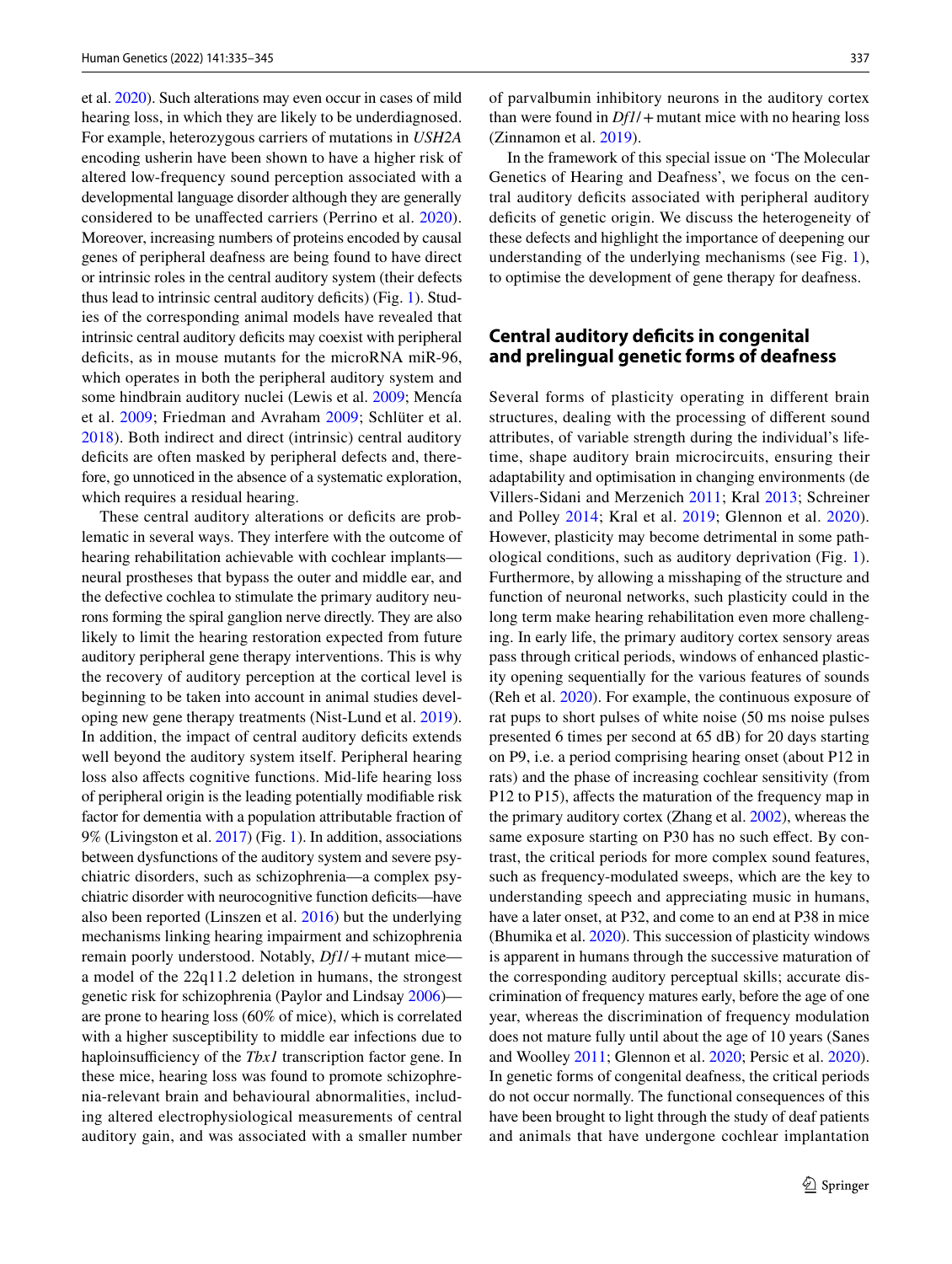((Peterson et al. 2010; Sharma et al. 2015) and see below). The area of the auditory cortex activated in congenitally deaf cats ftted with cochlear implants at an early age (between two and fve months of age) is much larger than in deaf cats ftted with cochlear implants at an older age (more than fve months). As both sets of cats were exposed to electrically evoked auditory stimulation for identical durations (Kral et al. 2002), this result strongly suggests that the plasticity revival may be less efficient after the auditory critical period. The perceptual auditory performances of humans afected by congenital deafness and ftted with cochlear implants further support this conclusion. Many studies have shown that earlier cochlear implant ftting in children is associated with better language performance (Peterson et al. 2010). Moreover, experimental paradigms based on recordings of the frst component of cortical auditory-evoked potentials (CAEP), the positive peak (P1), providing information about the developmental status of the auditory cortex, and occuring at a latency of around 300 ms post-auditory stimulation in newborns and 50–70 ms in adults have yielded consistent results. In a large study, congenitally deaf children ftted with cochlear implants before the age of 3.5 years had a normal P1 latency and developed a typical invagination of the P1 wave (the N1 biomarker) with a normal timeframe, which emerges at the age of about six to seven years, whereas those ftted with implants later had an abnormally long P1 latency never reaching normal limits and rarely displayed an N1 response (Sharma et al. 2015).

All these central functional deficits are associated with multiple anatomical and structural deficits in the relay nuclei of the central auditory pathways. Studies of many models of deafness have revealed changes in synaptic structure and transmission in the auditory brainstem (Leao et al. 2006). For example, in young mutant mice lacking otoferlin (*Otof*  $^{-/-}$  mice)—a protein acting as the calcium sensor of synaptic exocytosis in the inner hair cells (IHCs), the auditory sensory cells that make synaptic contacts with the dendrite of primary auditory neurons (Roux et al. 2006; Michalski et al. 2017)—strong synaptic defcits are also observed in the cochlear nucleus, the frst compulsory central auditory synaptic relay (Wright et al. 2014). On P20, the cross sectional area of the auditory nerve and the volume of the ventral cochlear nucleus are half those in wild-type mice. Moreover, the endbulbs of Held synapses, giant synaptic terminals of the primary auditory neurons contacting the globular and spherical bushy cells in the ventral cochlear nucleus, are abnormally small, although neither the primary auditory neurons nor the ventral cochlear nucleus neurons express otoferlin. Genetic forms of congenital deafness and other forms of early auditory deprivation greatly decrease the size of the auditory cortex, with reductions in both the number of primary dendrites and the span of dendritic trees (Kral et al. 2006; Butler and Lomber 2013). Furthermore,

long-range changes in connectivity involve cross-modal plasticity (Fig. 1), an adaptive reorganisation of the brain that takes place when deprivation in one sensory modality results in the recruitment of the corresponding area by other intact sensory modalities possibly compensating for sensory deficits. Such compensation was demonstrated by the enhanced visual perception of deaf cats relative to cats with normal hearing, which was eliminated by inactivating specifc auditory cortical areas via direct physical cooling (Lomber et al. 2010). The existence of such changes in humans was also strongly suggested by functional magnetic resonance imaging (fRMI) fndings indicating that stimuli for other sensory modalities, such as visual or tactile stimuli, activate areas of the auditory brain in adults with congenital deafness (Finney et al. 2001; Karns et al. 2012). It has recently been shown that cortical regions involved in the same type of function, such as person identifcation, which involves the processing of voice and face information by the auditory and visual areas, respectively, may preferentially undergo mutual reorganisation through cross-modal plasticity. Functional MRI studies have shown that regions normally involved in voice processing are preferentially reallocated to face processing, in individuals born deaf (Benetti et al. 2017). Finally, the central auditory anatomical defcits resulting from peripheral auditory defcits are not restricted to neurons and neural circuits, but also afect the cerebrovascular system. Most central auditory nuclei in the brainstem, midbrain and cortex have higher branching vessel densities than the neighbouring regions (Kirst et al. 2020), probably due to the high energy demands of sound processing in real time. Three-dimensional reconstructions of the vasculature in whole mouse brain have shown that congenital deafness (in two-month-old *Otof* −/− mice) leads to a strong decrease in vascular density in all the major relays in the auditory brainstem, midbrain and cortex (Kirst et al. 2020).

In addition to the central auditory deficits described above, which constitute an ensemble of indirect effects potentially common to all forms of congenital peripheral deafness, other indirect central defcits may be present in some specifc genetic forms of congenital deafness. For instance, genetic factors and migration guidance and targeting cues control the initial coarse arrangement of the connections of auditory neuronal circuits (Cramer and Gabriele 2014; Elliott et al. 2021). The nascent neuronal networks then mature, in a process driven initially by bursts of spontaneous (i.e. independent of sensory stimuli) neuronal activity, and then by sound-evoked activity (Fig. 1). At the prehearing stage, auditory spontaneous activity is thought to be initiated by ATP release from the cochlear inner supporting cells, which activate their own purinergic receptors (P2YR1 autoreceptors). This activation results in  $K^+$  efflux into the extracellular space, which depolarises the IHCs and induces them to fire  $Ca^{2+}$  action potentials, which,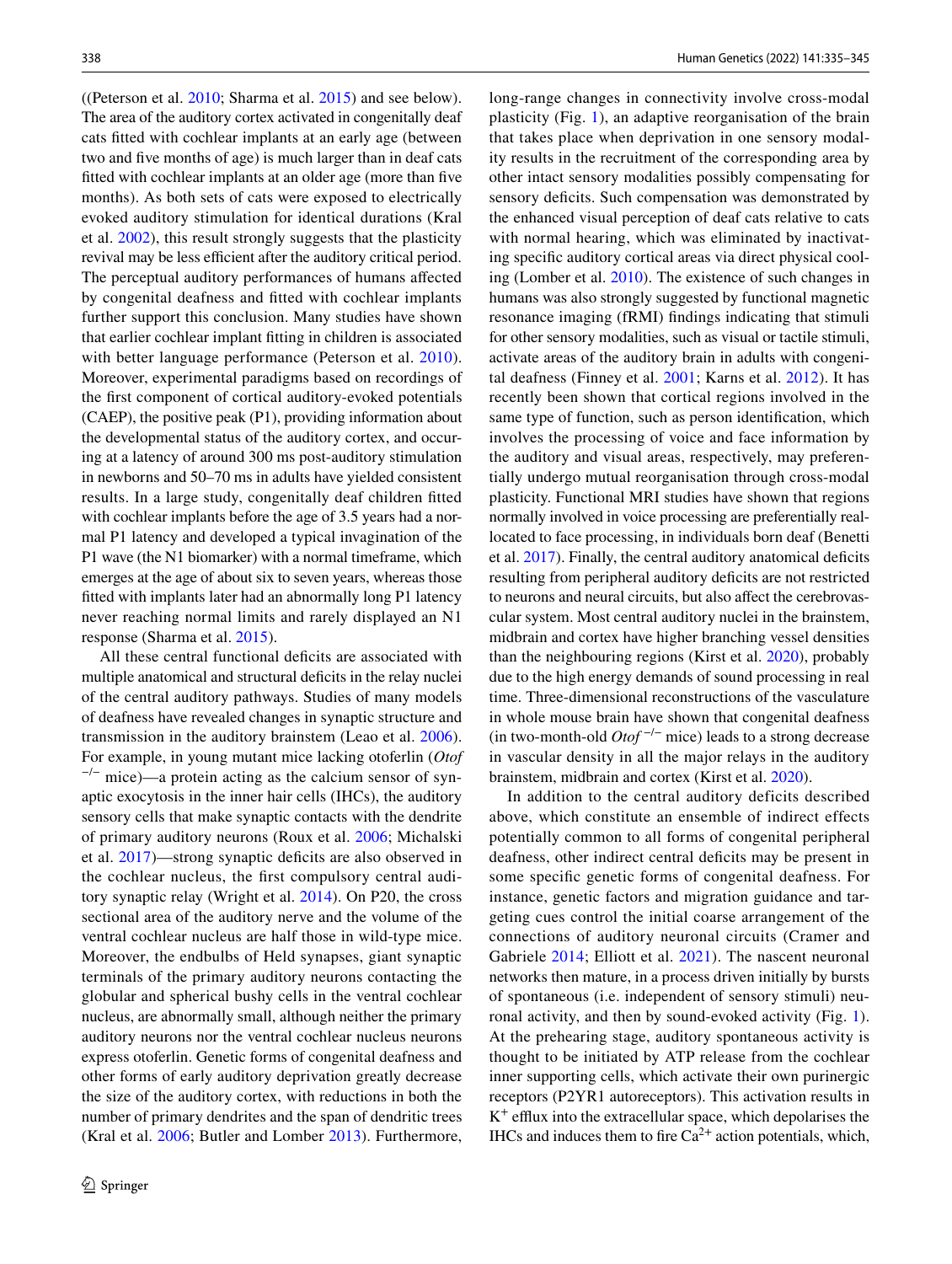by triggering a large influx of  $Ca^{2+}$  into the IHCs, lead to the release of the neurotransmitter, glutamate, stimulating the primary auditory neurons (Kros et al. 1998; Wang and Bergles 2015; Babola et al. 2020, 2021). This stimulation then propagates along the ascending auditory pathway, in which it is thought to calibrate the strength of synaptic relays. Spontaneous electrical activity is modulated by transient cholinergic eferent fbres, which form inhibitory synaptic contacts with IHCs (Glowatzki and Fuchs 2000; Johnson et al. 2013; Babola et al. 2021). Many cochlear cell types and molecules are involved in the generation and control of spontaneous activity. Genetic forms of deafness directly afecting the generation of spontaneous activity in the cochlea may therefore interfere with maturation of the central auditory system. For example, in mice with a knock-out of the  $\alpha$ 9 subunit of nicotinic acetylcholine receptors, subtle changes in the temporal fne structure of spontaneous activity without change in activity levels are sufficient to disturb the development of the tonotopic map in auditory brainstem nuclei (Clause et al. 2014). Abnormal spontaneous activity has also been demonstrated for genetic forms of deafness not directly involved in the generation of this activity. Indeed, aferent primary auditory neurons have been shown to have altered patterns of spontaneous activity, with specifcation changes, in mice with mutations of genes encoding components of the mechano-electrical transduction machinery of hair cells (Sun et al. 2018). These findings raise questions about the extent to which genetic forms of deafness afect the maturation of central auditory circuits linked to cochlear spontaneous activity and whether these central auditory deficits are reversible upon hearing restoration. The absence of spontaneous activity would be expected to have more deleterious efects for the maturation of the central auditory system than that of genetic forms affecting only the soundevoked activity-driven steps of cochlear maturation. Within this framework, mutations of the gene encoding vesicular glutamate transporter 3, vglut3, abolishing glutamate release from IHCs should not only prevent auditory-evoked maturation of the central auditory system, but would also be expected to prevent the spontaneous activity-dependent maturation of central auditory pathways (Seal et al. 2008; Ruel et al. 2008; Babola et al. 2018). However, it is not possible to draw such a straightforward conclusion. There may be compensatory homeostatic peripheral mechanisms capable of restoring the spontaneous activity of auditory neurons, thereby preventing the most severe and early central auditory defcits. Surprisingly, in mutant mice lacking vglut3, the auditory afferent neurons display bursts of spontaneous spiking activity, albeit with an abnormal pattern relative to that in wild-type mice (Babola et al. 2018; Sun et al. 2018). The spiral ganglion neurons of the cochlea in *Vglut3*-knockout mice display enhanced excitability, facilitating direct neuronal excitation by supporting cell-induced local increases in

potassium concentration, thereby bypassing the requirement for glutamate release by IHC depolarisation ((Babola et al. 2018) and see below).

Some genetic forms of deafness may also have intrinsic efects on the functioning of central auditory pathways. A substantial proportion of the genes implicated in deafness control the development or functioning of both the peripheral and central auditory systems (Willaredt et al. 2014; Michalski and Petit 2019). They encode diverse proteins, from transcription factors to ion channels, and their roles in the central auditory system are equally diverse. During early development, mutations of the genes encoding several early morphogens and transcription factors involved in the formation of both the otic placode and nearby rhombomers lead to syndromic forms of deafness afecting both the cochlea and the auditory brainstem (Michalski and Petit 2019). In some genetic forms of deafness, more subtle intrinsic central auditory deficits may be present. The detection of these deficits, which are concealed by the peripheral deficit, is likely to be particularly challenging in humans, and their consequences are, therefore, currently underappreciated, even though they may impede all attempts to restore hearing, with or without prostheses. Increasing numbers of intrinsic central auditory deficits are being discovered in animal models of genetic forms of deafness. *KCNQ4*, encoding a  $K^+$  channel (Kv7.4) mediating an outwardly rectifying current, was the frst gene shown to play a crucial role in both the peripheral and central auditory systems (Kubisch et al. 1999; Kharkovets et al. 2000; Beisel et al. 2000). By reducing the membrane time constant, resulting in action potentials of short duration, *Kcnq4* expression is thought to ensure rapid sound processing from the periphery to the inferior colliculus. Intrinsic deficits affecting the upper levels of the auditory system may, like those of the auditory cortex, also coexist with peripheral deficits. In hair cells, the cadherin-related proteins cdhr15 and cdhr23 form the early lateral links of the hair bundle and then the tip links gating the mechanoelectrical transduction channels (Michel et al. 2005; Kazmierczak et al. 2007; Petit and Richardson 2009). An additional role for cdhr15 and cdhr23 has been identifed in the embryonic mouse brain, based on the susceptibility of heterozygous *Cdhr15*+/− and *Cdhr23*+/− mutant mice to refex seizures elicited by loud sounds, despite an unafected peripheral auditory system. In the absence of either cdhr15 or cdhr23, a population of *Cdhr15*/*Cdhr23*-expressing cells derived from the medial ganglionic eminence—a major source of cortical interneuron precursors—fails to reach the auditory cortex. Moreover, later in the development of these mutant mice, parvalbumin interneurons—the most prominent class of cortical interneurons—have been shown to be present in abnormally small numbers within the auditory cortex (Libé-Philippot et al. 2017), suggesting that *Cdhr15*/*Cdhr23*-expressing cells may give rise to parvalbumin interneurons. The current challenge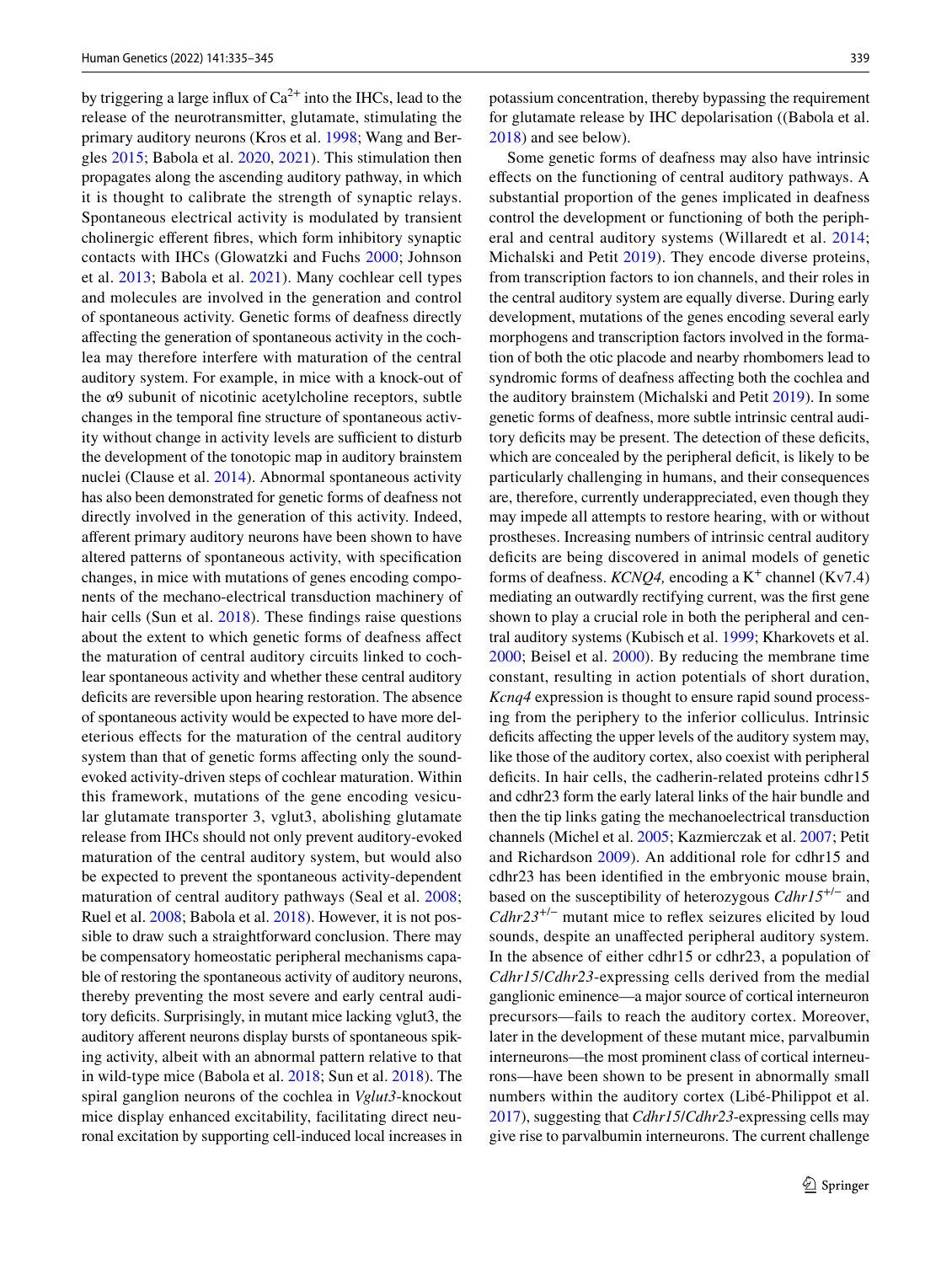is to determine the extent to which the various genetic forms of deafness afecting the peripheral auditory system are associated with intrinsic central deficits, and to elucidate the effects of these deficits on central sound processing. Genes encoding proteins with key properties for the entire auditory system, such as *KCNQ4* for fast conduction, are likely to be under selection pressure to ensure broad expression across the entire sensory system. Unlike the retina and the olfactory system, the cochlea expresses virtually no specifc proteins. Even prestin, a protein with piezoelectric properties involved in the cochlear amplifcation operated by the outer hair cells (OHCs) (Dallos et al. 2006), which was long considered to be specifc to the cochlea, seems to be expressed in other tissues. We are, therefore, faced with the challenge of establishing, for proteins essential in the cochlea but with probable diverse functions, whether these proteins have been subject to positive selection for use in the central auditory system relative to other systems, especially other central sensory systems.

### **Central auditory defcits in postlingual and age‑related genetic forms of hearing loss**

In postlingual and age-related genetic forms of hearing loss, the early phases of cochlear development mediated by deterministic genetic factors and spontaneous activity, and the successive critical periods presumably occur normally, resulting in normal early maturation of the central auditory circuits (Fig. 1). This may partly explain why the ftting of cochlear implants in profoundly deaf adults is more benefcial in patients with postlingual hearing loss than in patients with congenital hearing impairment. A scoping review on cochlear implantation outcomes found that speech perception score increased by at least 15% in 82% of adults with postlingual hearing loss but in only 54% of adults with prelingual hearing loss (Boisvert et al. 2020) ftted with implants. Many studies in animals and humans have shown that, in situations of sensory deprivation, the central auditory circuits are reorganised through maladaptive plastic changes, which may have to be reversed for future inner ear gene therapy interventions to be successful (Persic et al. 2020). In humans, one probable sign of this reorganisation is the strong relationship between tinnitus—the perception of phantom sounds—and hearing loss (Tan et al. 2013). The mechanisms underlying tinnitus are diverse and remain a matter of debate (Henry et al. 2014; Shore et al. 2016). However, hearing loss and tinnitus are frequently associated. It is widely agreed that many forms of tinnitus are associated with altered neural activity and plasticity of the central auditory system (Persic et al. 2020). Another major challenge in the health domain is deciphering the mechanisms underlying the link between mid-life hearing loss and dementia risk. People

with mild, moderate or severe hearing loss in mid-life, regardless of the genetic or non-genetic nature of its cause, have a risk of developing dementia later in life that is two, three and fve times higher, respectively, than that in people without hearing loss (Lin et al. 2011). The underlying biological processes remain poorly understood. Three major mechanisms have been proposed to explain this link (Uchida et al. 2019; Grifths et al. 2020). Hearing loss and dementia may result from a common pathophysiological process independently afecting both the cochlea and the brain. The other two possible mechanisms would imply a direct relationship between peripheral hearing loss and central auditory deficits. Hearing loss may trigger a cascade of adverse events in the brain due to impoverished auditory input. Alternatively, effortful listening may mobilise cognitive resources to an unreasonable extent, at the expense of other cognitive functions, such as working memory, thereby favouring cognitive decline. In all these situations, we are still far from being able to propose possible mechanisms. However, it remains conceivable that depending on the genetic form of deafness, diferent mechanisms or combinations of mechanisms are involved in the link between hearing loss and dementia. Here again, the cerebrovascular system may play a key role, because its dysregulation is deeply involved in the pathophysiological processes of neurodegeneration in various forms of dementia (Wiesmann et al. 2013; Rius-Pérez et al. 2018). Generally speaking, several lines of evidence suggest that both the cochlea and central auditory system are particularly sensitive to the condition of the vascular system. One third of babies born at term following perinatal hypoxia–ischaemia have transient hearing impairment (Jiang et al. 2004). Furthermore, as mentioned above, most central auditory nuclei have higher branching vessel densities than the neighbouring regions (Kirst et al. 2020). The vascular networks of the cochlea (Nyberg et al. 2019) and central auditory system might both be afected in specifc genetic forms of deafness. Alternatively, neural activity in sensory cortices has also been shown to affect the organisation of the vascular system (Whiteus et al. 2014; Lacoste et al. 2014), suggesting a tight coupling between neuronal activity and plastic remodelling of the structure of the vascular network. Consistent with this hypothesis, most of the central auditory nuclei of congenitally deaf *Otof* −/− mice have signifcantly lower vessel branch densities than wild-type mice at the age of two months (Kirst et al. 2020). This weakening of the cerebrovascular system following hearing loss may favour the initiation and/or progress of the pathophysiological processes associated with dementia. However, it is currently unknown whether late-onset forms of hearing loss also cause similar cerebrovascular deficits.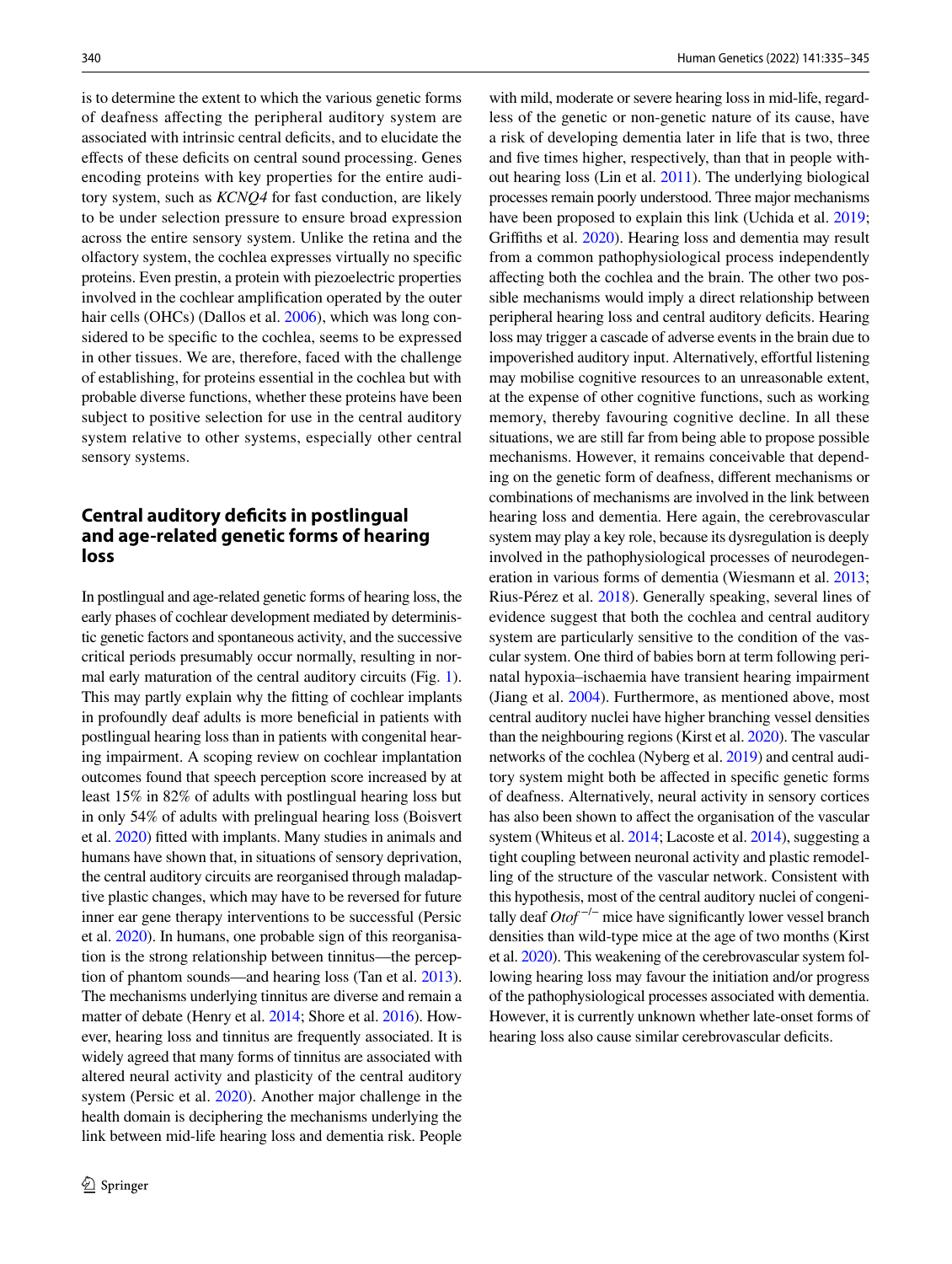#### **Central auditory defcits associated with peripheral defcits and hearing restoration**

The major issue regarding central auditory deficits in genetic forms of deafness is evaluating the extent to which they may compromise the outcome of peripheral hearing restoration. The benefts of the earlier ftting of aids before cochlear implantation in deaf children with residual hearing highlight the importance of minimising or reversing the indirect central auditory defcits linked to prolonged early sensory deprivation (Peterson et al. 2010). Crossmodal plasticity also develops over time. It improves the global sensory perception of individuals deprived of a particular sense, but is thought to be potentially detrimental for sensory restoration, in this case due to the diversion of areas of the auditory cortex away from their original sensory modality. Hypometabolism in the auditory cortex before cochlear implantation, presumably refecting low levels of cross-modal plasticity, has been reported to be predictive of better speech performance after the ftting of cochlear implants (Lee et al. 2007). Similarly, arterial spin labelling magnetic resonance imaging (ASL-MRI) studies in deaf children recently showed that high levels of cerebral blood fow at rest before implantation in the midand inferior occipital areas, which are involved in language processing, were predictive of poorer speech perception after implantation, again suggesting that cross-modal reorganisation may compromise the outcome of auditory rehabilitation (Coez et al. 2021). Finding ways to control the impact of cross-modal plasticity may become a new health challenge.

Beyond the identification of central auditory deficits in the various genetic forms of deafness, it is particularly challenging to predict their reversibility, including that of deficits resulting from cross-modal plasticity. Overall, early cochlear implantation tends to result in better speech comprehension, but individual outcomes are very variable and may depend on many other factors, including residual hearing levels before implantation, post-operative rehabilitation strategies or socio-economic status (Peterson et al. 2010). In addition, cross-modal plasticity is not systematically detrimental to the efficacy of hearing restoration (Land et al.  $2016$ ). For instance, in congenitally deaf cats, the dorsal zone, an area of the secondary auditory cortex known to undergo visual cross-modal reorganisation during deafness, has been shown to restore auditory responsiveness after cochlear implantation while maintaining its response to visual stimuli demonstrating the limited detrimental efects of cross-modal plasticity on the processing of restored auditory input.

Cochlear implants are probably the most successful man–machine interface, particularly as speech perception

can be achieved with a very small number of stimulating points,  $\sim$  10–20 electrode contacts, whereas people with normal hearing make use of ~3000 sensory cells for fne discrimination of the full frequency representation of sounds. By contrast, cochlear gene therapies are expected to restore close-to-normal sharpness of time precision and frequency tuning in the cochlea, two essential features for challenging auditory tasks, such as speech and music processing and auditory scene analysis in noisy environments. The extent to which the untrained human auditory cortex can have cortical plasticity revived to optimise the processing of restored sensory stimulations, can partly be anticipated from studies performed on animals reared in silence, which have shown, for example, that transient auditory deprivation in gerbils achieved with ear plugs can cause persistent changes to cellular properties in the adult auditory cortex (Mowery et al. 2015). However, systematic and detailed documentation of the possible efects of a given genetic cochlear defect on other cochlear functions and on the central auditory system is often lacking. Thanks to molecular advances at the single-cell level, pathogenic processes following hearing loss can be deciphered in more detail than before. For example, in the cochlea, aferent auditory nerve fbres functionally classifed into three subgroups on the basis of their fring rate at rest and their sound level-dependent activation threshold (Liberman 1978) acquire a specifc transcriptomic signature over the frst postnatal week in mice (Shrestha et al. 2018; Sun et al. 2018; Petitpré et al. 2018). In *Vglut3*-knockout mice, in which there is no glutamatergic release from the IHCs, the molecular specifcation of these subgroups of aferent auditory nerve fbres, which normally occurs between P0 and P20, is affected (Sun et al. 2018). With respect to the central auditory system, it has been shown that the distortion of sensory experience during critical periods, as in mouse pups reared in the presence of pure tones for three days upon hearing onset, is sufficient to alter gene expression patterns in auditory cortex inhibitory neurons (Kalish et al. 2020), thereby playing a key role in shaping cortical circuits during critical periods (de Villers-Sidani et al. 2008; Dorrn et al. 2010). By resolving these issues, we will be able to determine the extent to which gene therapies will need to be coupled to innovative treatments or rehabilitation for reopening plasticity windows.

There is a growing awareness that central auditory deficits must be taken into account in the management of genetic forms of peripheral deafness. One strategy for decreasing the burden of central auditory deficits on hearing restoration is preventing their build-up. For this reason, it is encouraged, in clinical practice, to ft auditory prosthetics upon hearing loss, whether prelingual or postlingual. No large-scale systematic study in humans has yet tested whether the ftting of hearing aids can help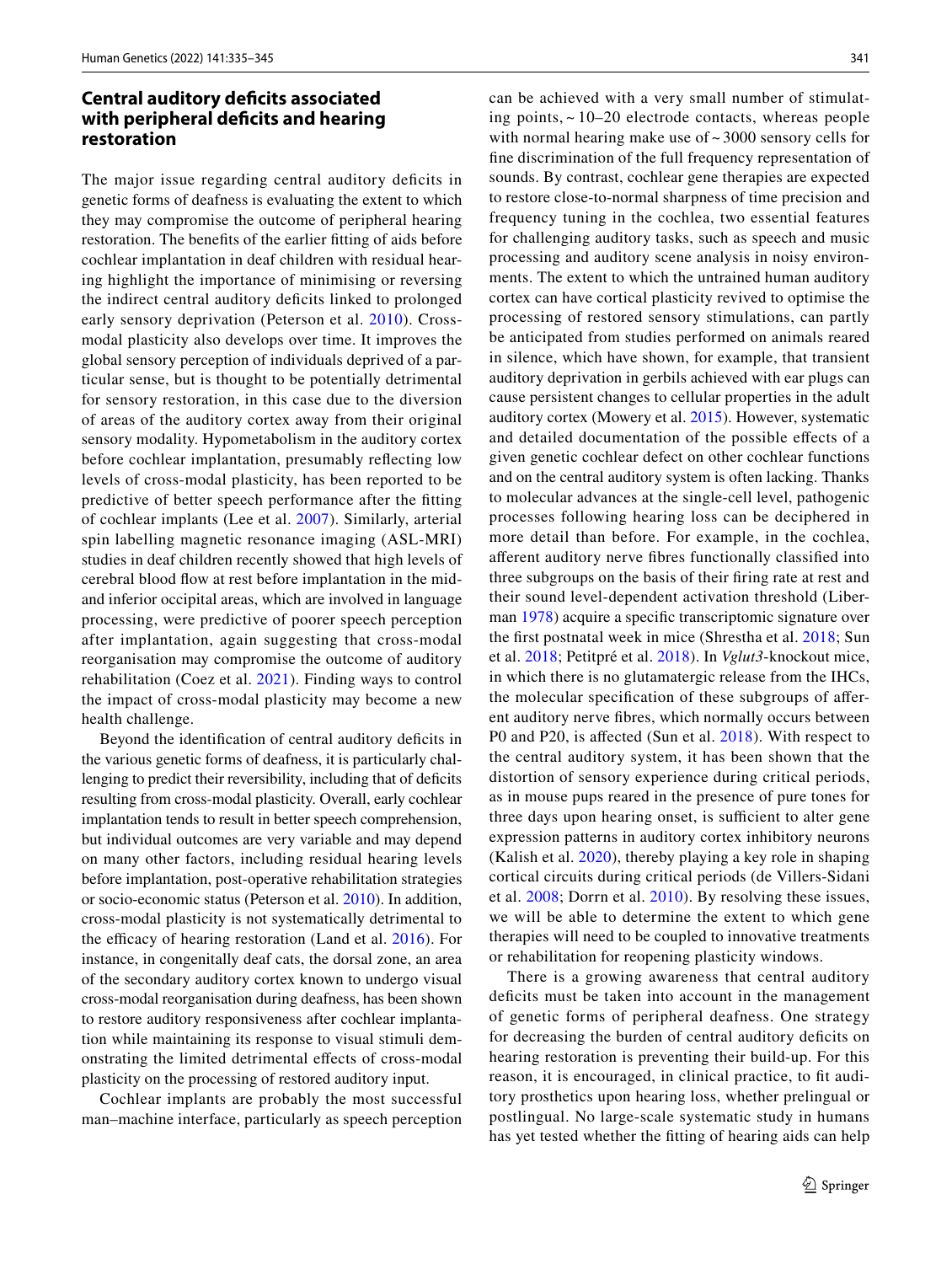to prevent dementia, but the World Health Organisation recently recommended that governments should integrate hearing care into universal health coverage (WHO 2019). By 2040, there will be more than 80 million people sufering from dementia. Hearing restoration or rehabilitation could potentially alleviate the symptoms of dementia in more than seven million of these dementia cases (9% of cases) (Livingston et al. 2017).

Within this context, age-related hearing loss of genetic origin deserves particular attention in the development of new gene therapy strategies. It has been shown, in a large cohort of people with age-related hearing loss, that genetic predisposition to presbycusis is shaped not only by wellstudied polygenic risk factors of small efect size revealed by common variants, but also by ultrarare variants probably resulting in monogenic forms. Such monogenic variants have been detected in  $\sim$  25% of familial forms of genetic hearing loss with an onset around 50–55 years, paving the way for treatment by emerging inner ear gene therapies (Boucher et al. 2020). As age-related hearing loss occurs at a time of life at which the central auditory circuits have already been shaped, and such hearing loss is generally progressive, making it possible to preserve the auditory system by the prompt implementation of a hearing aid, these monogenic forms of age-related hearing loss may be the most promising for efficient gene therapy with limited interference from associated central auditory deficits.

## **Conclusions**

Thus, most genetic forms of sensorineural deafness should no longer be considered to be isolated defcits of the cochlea. Instead, they should be seen as impairments extending to the whole auditory system and beyond. Moreover, a systematic inventory of all the indirect and intrinsic central deficits associated with each particular genetic form of deafness will allow health professionals, including ENT (ear, nose and throat) specialists, SLPs (speech-language pathologists), paediatricians, and gerontologists to improve their management of hearing impairment in patients. An awareness of central defcits will be essential for the development of genuine cochlear gene therapies and to ensure scientifcallydriven sensory rehabilitation before and/or after peripheral intervention.

**Funding** This work was supported by grants from the ANR as part of the second *Investissements d'Avenir* programme LIGHT4DEAF (ANR-15-RHUS-0001) and LabEx LIFESENSES (ANR-10-LABX-65), LHW-376 Stiftung, the *Fondation pour l'Audition* (FPA IDA05 to CP and FPA IDA03 to NM) and both the Royal National Institute for Deaf People and Alzheimer's Research UK (RNID G97) to NM.

#### **Declarations**

**Conflict of interest** The authors have no competing interest to declare.

**Open Access** This article is licensed under a Creative Commons Attribution 4.0 International License, which permits use, sharing, adaptation, distribution and reproduction in any medium or format, as long as you give appropriate credit to the original author(s) and the source, provide a link to the Creative Commons licence, and indicate if changes were made. The images or other third party material in this article are included in the article's Creative Commons licence, unless indicated otherwise in a credit line to the material. If material is not included in the article's Creative Commons licence and your intended use is not permitted by statutory regulation or exceeds the permitted use, you will need to obtain permission directly from the copyright holder. To view a copy of this licence, visit<http://creativecommons.org/licenses/by/4.0/>.

### **References**

- Akil O, Seal RP, Burke K et al (2012) Restoration of hearing in the VGLUT3 knockout mouse using virally mediated gene therapy. Neuron 75:283–293. [https://doi.org/10.1016/j.neuron.2012.05.](https://doi.org/10.1016/j.neuron.2012.05.019) [019](https://doi.org/10.1016/j.neuron.2012.05.019)
- Akil O, Dyka F, Calvet C et al (2019) Dual AAV-mediated gene therapy restores hearing in a DFNB9 mouse model. Proc Natl ACad Sci USA 116:4496–4501.<https://doi.org/10.1073/pnas.1817537116>
- Babola TA, Li S, Gribizis A et al (2018) Homeostatic control of spontaneous activity in the developing auditory system. Neuron 99:511- 524.e5.<https://doi.org/10.1016/j.neuron.2018.07.004>
- Babola TA, Kersbergen CJ, Wang HC, Bergles DE (2020) Purinergic signaling in cochlear supporting cells reduces hair cell excitability by increasing the extracellular space. Elife. [https://doi.](https://doi.org/10.7554/eLife.52160) [org/10.7554/eLife.52160](https://doi.org/10.7554/eLife.52160)
- Babola TA, Li S, Wang Z et al (2021) Purinergic signaling controls spontaneous activity in the auditory system throughout early development. J Neurosci 41:594–612. [https://doi.org/10.1523/](https://doi.org/10.1523/JNEUROSCI.2178-20.2020) [JNEUROSCI.2178-20.2020](https://doi.org/10.1523/JNEUROSCI.2178-20.2020)
- Beisel KW, Nelson NC, Delimont DC, Fritzsch B (2000) Longitudinal gradients of KCNQ4 expression in spiral ganglion and cochlear hair cells correlate with progressive hearing loss in DFNA2. Brain Res Mol Brain Res 82:137–149
- Benetti S, van Ackeren MJ, Rabini G et al (2017) Functional selectivity for face processing in the temporal voice area of early deaf individuals. Proc Natl Acad Sci USA 114:E6437–E6446. [https://](https://doi.org/10.1073/pnas.1618287114) [doi.org/10.1073/pnas.1618287114](https://doi.org/10.1073/pnas.1618287114)
- Bhumika S, Nakamura M, Valerio P et al (2020) A late critical period for frequency modulated sweeps in the mouse auditory system. Cereb Cortex 30:2586–2599. [https://doi.org/10.1093/cercor/](https://doi.org/10.1093/cercor/bhz262) [bhz262](https://doi.org/10.1093/cercor/bhz262)
- Boisvert I, Reis M, Au A et al (2020) Cochlear implantation outcomes in adults: a scoping review. PLoS ONE 15:e0232421. [https://doi.](https://doi.org/10.1371/journal.pone.0232421) [org/10.1371/journal.pone.0232421](https://doi.org/10.1371/journal.pone.0232421)
- Boucher S, Tai FWJ, Delmaghani S et al (2020) Ultrarare heterozygous pathogenic variants of genes causing dominant forms of early-onset deafness underlie severe presbycusis. Proc Natl Acad Sci USA 117:31278–31289. [https://doi.org/10.1073/pnas.20107](https://doi.org/10.1073/pnas.2010782117) [82117](https://doi.org/10.1073/pnas.2010782117)
- Bowl MR, Simon MM, Ingham NJ et al (2017) A large scale hearing loss screen reveals an extensive unexplored genetic landscape for auditory dysfunction. Nat Commun 8:886. [https://doi.org/](https://doi.org/10.1038/s41467-017-00595-4) [10.1038/s41467-017-00595-4](https://doi.org/10.1038/s41467-017-00595-4)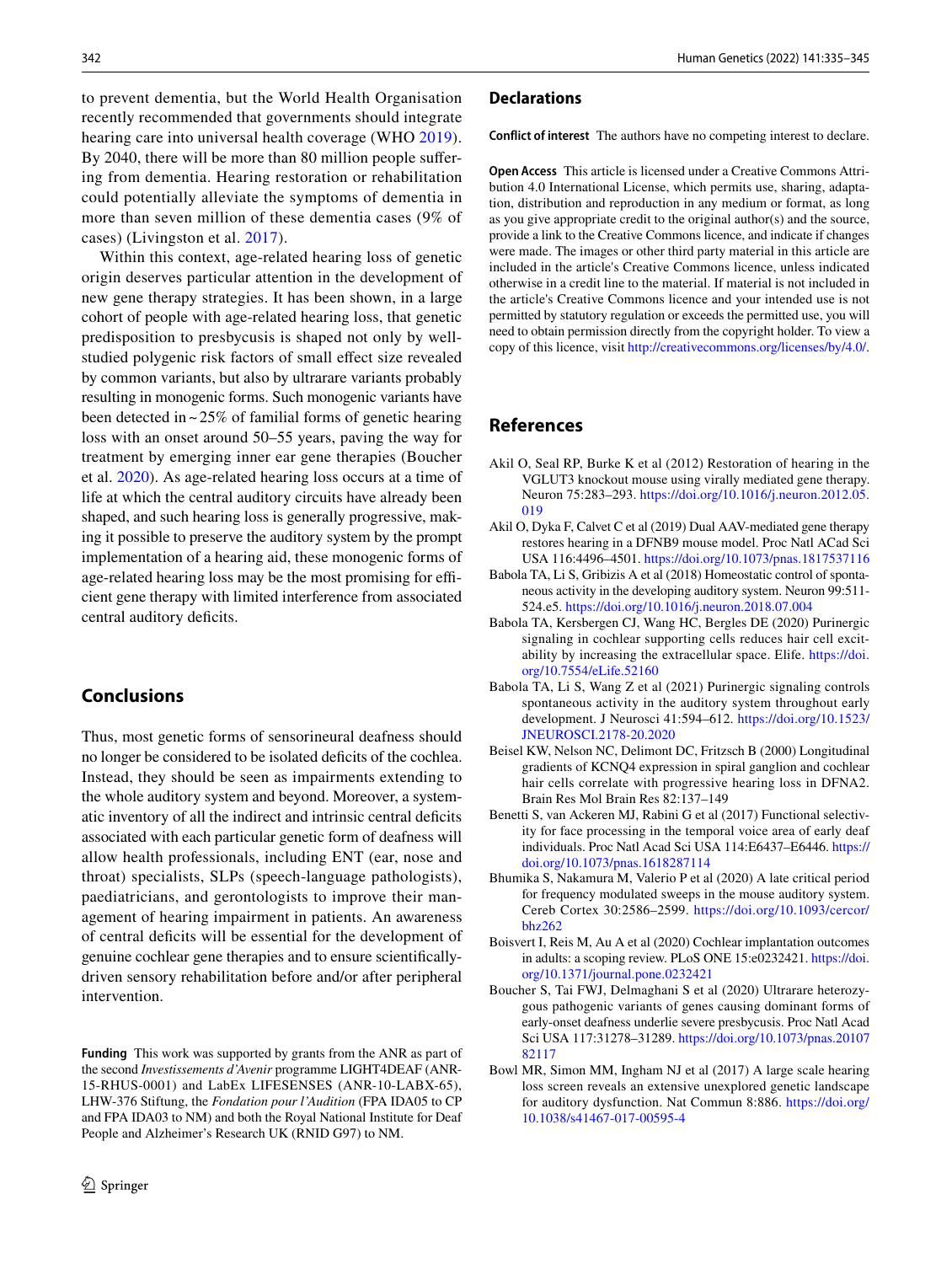- Butler BE, Lomber SG (2013) Functional and structural changes throughout the auditory system following congenital and earlyonset deafness: implications for hearing restoration. Front Syst Neurosci 7:92.<https://doi.org/10.3389/fnsys.2013.00092>
- Clause A, Kim G, Sonntag M et al (2014) The precise temporal pattern of prehearing spontaneous activity is necessary for tonotopic map refnement. Neuron 82:822–835. [https://doi.org/10.1016/j.](https://doi.org/10.1016/j.neuron.2014.04.001) [neuron.2014.04.001](https://doi.org/10.1016/j.neuron.2014.04.001)
- Coez A, Fillon L, Saitovitch A et al (2021) Arterial spin labeling brain MRI study to evaluate the impact of deafness on cerebral perfusion in 79 children before cochlear implantation. Neuroimage Clin 29:102510.<https://doi.org/10.1016/j.nicl.2020.102510>
- Corey DP, Akyuz N, Holt JR (2019) Function and dysfunction of TMC channels in inner ear hair cells. Cold Spring Harb Perspect Med. <https://doi.org/10.1101/cshperspect.a033506>
- Cramer KS, Gabriele ML (2014) Axon guidance in the auditory system: multiple functions of Eph receptors. Neuroscience 277:152–162. [https://doi.org/10.1016/j.neuroscience.2014.](https://doi.org/10.1016/j.neuroscience.2014.06.068) [06.068](https://doi.org/10.1016/j.neuroscience.2014.06.068)
- Dallos P, Zheng J, Cheatham MA (2006) Prestin and the cochlear amplifer. J Physiol 576:37–42. [https://doi.org/10.1113/jphys](https://doi.org/10.1113/jphysiol.2006.114652) [iol.2006.114652](https://doi.org/10.1113/jphysiol.2006.114652)
- de Villers-Sidani E, Merzenich MM (2011) Lifelong plasticity in the rat auditory cortex: basic mechanisms and role of sensory experience. Prog Brain Res 191:119–131. [https://doi.org/10.1016/](https://doi.org/10.1016/B978-0-444-53752-2.00009-6) [B978-0-444-53752-2.00009-6](https://doi.org/10.1016/B978-0-444-53752-2.00009-6)
- de Villers-Sidani E, Simpson KL, Lu Y-F et al (2008) Manipulating critical period closure across diferent sectors of the primary auditory cortex. Nat Neurosci 11:957–965. [https://doi.org/10.](https://doi.org/10.1038/nn.2144) [1038/nn.2144](https://doi.org/10.1038/nn.2144)
- Dorrn AL, Yuan K, Barker AJ et al (2010) Developmental sensory experience balances cortical excitation and inhibition. Nature 465:932–936.<https://doi.org/10.1038/nature09119>
- Elliott KL, Pavlínková G, Chizhikov VV et al (2021) Development in the mammalian auditory system depends on transcription factors. Int J Mol Sci 22:4189.<https://doi.org/10.3390/ijms22084189>
- Emptoz A, Michel V, Lelli A et al (2017) Local gene therapy durably restores vestibular function in a mouse model of Usher syndrome type 1G. PNAS.<https://doi.org/10.1073/pnas.1708894114>
- Finney EM, Fine I, Dobkins KR (2001) Visual stimuli activate auditory cortex in the deaf. Nat Neurosci 4:1171–1173. [https://doi.](https://doi.org/10.1038/nn763) [org/10.1038/nn763](https://doi.org/10.1038/nn763)
- Friedman LM, Avraham KB (2009) MicroRNAs and epigenetic regulation in the mammalian inner ear: implications for deafness. Mamm Genome 20:581–603. [https://doi.org/10.1007/](https://doi.org/10.1007/s00335-009-9230-5) [s00335-009-9230-5](https://doi.org/10.1007/s00335-009-9230-5)
- Glennon E, Svirsky MA, Froemke RC (2020) Auditory cortical plasticity in cochlear implant users. Curr Opin Neurobiol 60:108–114. <https://doi.org/10.1016/j.conb.2019.11.003>
- Glowatzki E, Fuchs PA (2000) Cholinergic synaptic inhibition of inner hair cells in the neonatal mammalian cochlea. Science 288:2366– 2368. <https://doi.org/10.1126/science.288.5475.2366>
- Grifths TD, Lad M, Kumar S et al (2020) How can hearing loss cause dementia? Neuron 108:401–412. [https://doi.org/10.1016/j.neu](https://doi.org/10.1016/j.neuron.2020.08.003)[ron.2020.08.003](https://doi.org/10.1016/j.neuron.2020.08.003)
- Henry JA, Roberts LE, Caspary DM et al (2014) Underlying mechanisms of tinnitus: review and clinical implications. J Am Acad Audiol 25:5–126.<https://doi.org/10.3766/jaaa.25.1.2>
- Jiang ZD, Wang J, Brosi DM et al (2004) One-third of term babies after perinatal hypoxia-ischaemia have transient hearing impairment: dynamic change in hearing threshold during the neonatal period. Acta Paediatr 93:82–87
- Johnson SL, Wedemeyer C, Vetter DE et al (2013) Cholinergic eferent synaptic transmission regulates the maturation of auditory hair cell ribbon synapses. Open Biol 3:130163. [https://doi.org/](https://doi.org/10.1098/rsob.130163) [10.1098/rsob.130163](https://doi.org/10.1098/rsob.130163)
- Kalish BT, Barkat TR, Diel EE et al (2020) Single-nucleus RNA sequencing of mouse auditory cortex reveals critical period triggers and brakes. PNAS 117:11744–11752. [https://doi.org/10.](https://doi.org/10.1073/pnas.1920433117) [1073/pnas.1920433117](https://doi.org/10.1073/pnas.1920433117)
- Karns CM, Dow MW, Neville HJ (2012) Altered cross-modal processing in the primary auditory cortex of congenitally deaf adults: a visual-somatosensory fMRI study with a double-fash illusion. J Neurosci 32:9626–9638. [https://doi.org/10.1523/JNEUROSCI.](https://doi.org/10.1523/JNEUROSCI.6488-11.2012) [6488-11.2012](https://doi.org/10.1523/JNEUROSCI.6488-11.2012)
- Kazmierczak P, Sakaguchi H, Tokita J et al (2007) Cadherin 23 and protocadherin 15 interact to form tip-link flaments in sensory hair cells. Nature 449:87-91. [https://doi.org/10.1038/natur](https://doi.org/10.1038/nature06091) [e06091](https://doi.org/10.1038/nature06091)
- Kharkovets T, Hardelin JP, Safeddine S et al (2000) KCNQ4, a K+ channel mutated in a form of dominant deafness, is expressed in the inner ear and the central auditory pathway. Proc Natl Acad Sci USA 97:4333–4338. <https://doi.org/10.1073/pnas.97.8.4333>
- King AJ, Teki S, Willmore BDB (2018) Recent advances in understanding the auditory cortex. F1000Research 7:1555. [https://doi.](https://doi.org/10.12688/f1000research.15580.1) [org/10.12688/f1000research.15580.1](https://doi.org/10.12688/f1000research.15580.1)
- Kirst C, Skriabine S, Vieites-Prado A et al (2020) Mapping the fnescale organization and plasticity of the brain vasculature. Cell 180:780-795.e25.<https://doi.org/10.1016/j.cell.2020.01.028>
- Knipper M, van Dijk P, Schulze H et al (2020) The neural bases of tinnitus: lessons from deafness and cochlear implants. J Neurosci 40:7190–7202
- Koffler T, Ushakov K, Avraham KB (2015) Genetics of hearing losssyndromic. Otolaryngol Clin North Am 48:1041–1061. [https://](https://doi.org/10.1016/j.otc.2015.07.007) [doi.org/10.1016/j.otc.2015.07.007](https://doi.org/10.1016/j.otc.2015.07.007)
- Kral A (2013) Auditory critical periods: a review from system's perspective. Neuroscience 247:117–133. [https://doi.org/10.1016/j.](https://doi.org/10.1016/j.neuroscience.2013.05.021) [neuroscience.2013.05.021](https://doi.org/10.1016/j.neuroscience.2013.05.021)
- Kral A, Hartmann R, Tillein J et al (2002) Hearing after congenital deafness: central auditory plasticity and sensory deprivation. Cereb Cortex 12:797–807. [https://doi.org/10.1093/cercor/12.8.](https://doi.org/10.1093/cercor/12.8.797) [797](https://doi.org/10.1093/cercor/12.8.797)
- Kral A, Hartmann R, Klinke R (2006) Recruitment of the auditory cortex in congenitally deaf cats. Oxford University Press
- Kral A, Dorman MF, Wilson BS (2019) Neuronal development of hearing and language: cochlear implants and critical periods. Annu Rev Neurosci 42:47–65. [https://doi.org/10.1146/annur](https://doi.org/10.1146/annurev-neuro-080317-061513) [ev-neuro-080317-061513](https://doi.org/10.1146/annurev-neuro-080317-061513)
- Kros CJ, Ruppersberg JP, Rüsch A (1998) Expression of a potassium current in inner hair cells during development of hearing in mice. Nature 394:281–284.<https://doi.org/10.1038/28401>
- Kubisch C, Schroeder BC, Friedrich T et al (1999) KCNQ4, a novel potassium channel expressed in sensory outer hair cells, is mutated in dominant deafness. Cell 96:437–446
- Lacoste B, Comin CH, Ben-Zvi A et al (2014) Sensory-related neural activity regulates the structure of vascular networks in the cerebral cortex. Neuron 83:1117–1130. [https://doi.org/10.1016/j.](https://doi.org/10.1016/j.neuron.2014.07.034) [neuron.2014.07.034](https://doi.org/10.1016/j.neuron.2014.07.034)
- Land R, Baumhoff P, Tillein J et al (2016) Cross-modal plasticity in higher-order auditory cortex of congenitally deaf cats does not limit auditory responsiveness to cochlear implants. J Neurosci 36:6175–6185. [https://doi.org/10.1523/JNEUROSCI.0046-16.](https://doi.org/10.1523/JNEUROSCI.0046-16.2016) [2016](https://doi.org/10.1523/JNEUROSCI.0046-16.2016)
- Leao RN, Sun H, Svahn K et al (2006) Topographic organization in the auditory brainstem of juvenile mice is disrupted in congenital deafness. J Physiol 571:563–578. [https://doi.org/10.1113/jphys](https://doi.org/10.1113/jphysiol.2005.098780) [iol.2005.098780](https://doi.org/10.1113/jphysiol.2005.098780)
- Lee H-J, Giraud A-L, Kang E et al (2007) Cortical activity at rest predicts cochlear implantation outcome. Cereb Cortex 17:909–917. <https://doi.org/10.1093/cercor/bhl001>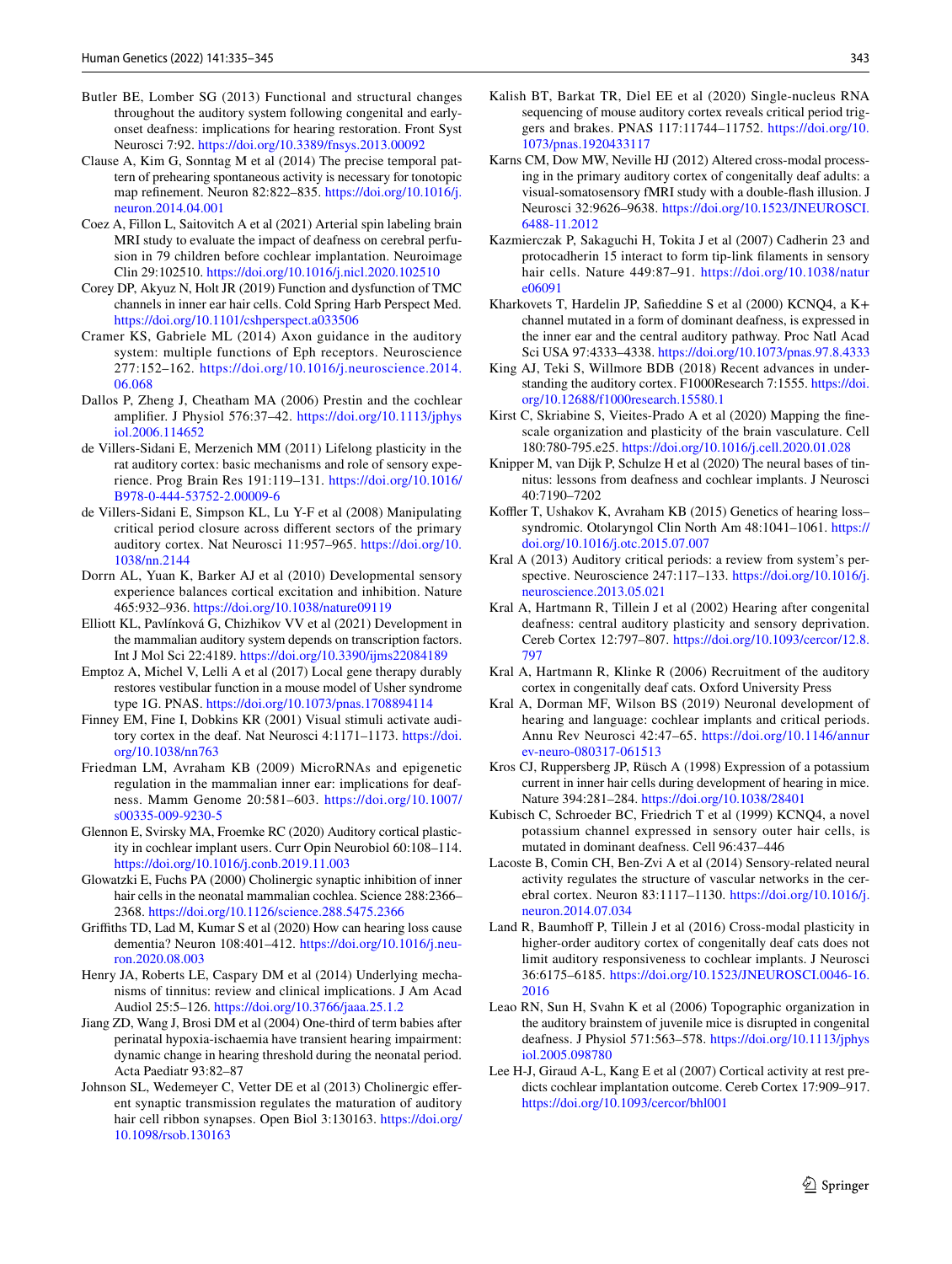- Lewis MA, Quint E, Glazier AM et al (2009) An ENU-induced mutation of miR-96 associated with progressive hearing loss in mice. Nat Genet 41:614–618. <https://doi.org/10.1038/ng.369>
- Libé-Philippot B, Michel V, de Monvel JB et al (2017) Auditory cortex interneuron development requires cadherins operating hair-cell mechanoelectrical transduction. PNAS 114:7765–7774. [https://](https://doi.org/10.1073/pnas.1703408114) [doi.org/10.1073/pnas.1703408114](https://doi.org/10.1073/pnas.1703408114)
- Liberman MC (1978) Auditory-nerve response from cats raised in a low-noise chamber. J Acoust Soc Am 63:442–455
- Lin FR, Metter EJ, O'Brien RJ et al (2011) Hearing loss and incident dementia. Arch Neurol 68:214–220. [https://doi.org/10.1001/](https://doi.org/10.1001/archneurol.2010.362) [archneurol.2010.362](https://doi.org/10.1001/archneurol.2010.362)
- Linszen MMJ, Brouwer RM, Heringa SM, Sommer IE (2016) Increased risk of psychosis in patients with hearing impairment: Review and meta-analyses. Neurosci Biobehav Rev 62:1–20. <https://doi.org/10.1016/j.neubiorev.2015.12.012>
- Livingston G, Sommerlad A, Orgeta V et al (2017) Dementia prevention, intervention, and care. Lancet 390:2673–2734. [https://doi.](https://doi.org/10.1016/S0140-6736(17)31363-6) [org/10.1016/S0140-6736\(17\)31363-6](https://doi.org/10.1016/S0140-6736(17)31363-6)
- Lomber SG, Meredith MA, Kral A (2010) Cross-modal plasticity in specifc auditory cortices underlies visual compensations in the deaf. Nat Neurosci 13:1421–1427. [https://doi.org/10.1038/nn.](https://doi.org/10.1038/nn.2653) [2653](https://doi.org/10.1038/nn.2653)
- Mencía A, Modamio-Høybjør S, Redshaw N et al (2009) Mutations in the seed region of human miR-96 are responsible for nonsyndromic progressive hearing loss. Nat Genet 41:609–613. [https://](https://doi.org/10.1038/ng.355) [doi.org/10.1038/ng.355](https://doi.org/10.1038/ng.355)
- Michalski N, Petit C (2019) Genes involved in the development and physiology of both the peripheral and central auditory systems. Annu Rev Neurosci 42:67–86. [https://doi.org/10.1146/annur](https://doi.org/10.1146/annurev-neuro-070918-050428) [ev-neuro-070918-050428](https://doi.org/10.1146/annurev-neuro-070918-050428)
- Michalski N, Goutman JD, Auclair SM et al (2017) Otoferlin acts as a Ca2+ sensor for vesicle fusion and vesicle pool replenishment at auditory hair cell ribbon synapses. eLife Sci 6:e31013. [https://](https://doi.org/10.7554/eLife.31013) [doi.org/10.7554/eLife.31013](https://doi.org/10.7554/eLife.31013)
- Michel V, Goodyear RJ, Weil D et al (2005) Cadherin 23 is a component of the transient lateral links in the developing hair bundles of cochlear sensory cells. Dev Biol 280:281–294. [https://doi.org/](https://doi.org/10.1016/j.ydbio.2005.01.014) [10.1016/j.ydbio.2005.01.014](https://doi.org/10.1016/j.ydbio.2005.01.014)
- Mowery TM, Kotak VC, Sanes DH (2015) Transient hearing loss within a critical period causes persistent changes to cellular properties in adult auditory cortex. Cereb Cortex 25:2083–2094. <https://doi.org/10.1093/cercor/bhu013>
- Nist-Lund CA, Pan B, Patterson A, Asai Y, Chen T, Zhou W, Zhu H, Romero S, Resnik J, Polley DB, Géléoc GS, Holt JR (2019) Improved TMC1 gene therapy restores hearing and balance in mice with genetic inner ear disorders. Nat Commun 10(1):236. <https://doi.org/10.1038/s41467-019-08716-x>
- Noman M, Bukhari SA, Tahir M, Ali S (2020) A comprehensive review on inherited sensorineural hearing loss and their syndromes. <https://doi.org/10.20944/preprints202008.0308.v1>
- Nyberg S, Abbott NJ, Shi X et al (2019) Delivery of therapeutics to the inner ear: the challenge of the blood-labyrinth barrier. Sci Transl Med.<https://doi.org/10.1126/scitranslmed.aao0935>
- Paylor R, Lindsay E (2006) Mouse models of 22q11 deletion syndrome. Biol Psychiatry 59:1172–1179. [https://doi.org/10.1016/j.](https://doi.org/10.1016/j.biopsych.2006.01.018) [biopsych.2006.01.018](https://doi.org/10.1016/j.biopsych.2006.01.018)
- Perrino PA, Talbot L, Kirkland R et al (2020) Multi-level evidence of an allelic hierarchy of USH2A variants in hearing, auditory processing and speech/language outcomes. Commun Biol 3:180. <https://doi.org/10.1038/s42003-020-0885-5>
- Persic D, Thomas ME, Pelekanos V et al (2020) Regulation of auditory plasticity during critical periods and following hearing loss. Hear Res 397:107976. <https://doi.org/10.1016/j.heares.2020.107976>
- Peterson NR, Pisoni DB, Miyamoto RT (2010) Cochlear implants and spoken language processing abilities: review and assessment of

the literature. Restor Neurol Neurosci 28:237-250. [https://doi.](https://doi.org/10.3233/RNN-2010-0535) [org/10.3233/RNN-2010-0535](https://doi.org/10.3233/RNN-2010-0535)

- Petit C, Richardson GP (2009) Linking genes underlying deafness to hair-bundle development and function. Nat Neurosci 12:703– 710. <https://doi.org/10.1038/nn.2330>
- Petitpré C, Wu H, Sharma A et al (2018) Neuronal heterogeneity and stereotyped connectivity in the auditory aferent system. Nat Commun 9:3691. <https://doi.org/10.1038/s41467-018-06033-3>
- Reh RK, Dias BG, Nelson CA et al (2020) Critical period regulation across multiple timescales. Proc Natl Acad Sci USA 117:23242– 23251.<https://doi.org/10.1073/pnas.1820836117>
- Richardson GP, Petit C (2019) Hair-bundle links: genetics as the gateway to function. Cold Spring Harb Perspect Med. [https://doi.org/](https://doi.org/10.1101/cshperspect.a033142) [10.1101/cshperspect.a033142](https://doi.org/10.1101/cshperspect.a033142)
- Richardson GP, de Monvel JB, Petit C (2011) How the genetics of deafness illuminates auditory physiology. Annu Rev Physiol 73:311– 334. <https://doi.org/10.1146/annurev-physiol-012110-142228>
- Rius-Pérez S, Tormos AM, Pérez S, Taléns-Visconti R (2018) Vascular pathology: cause or efect in Alzheimer disease? Neurologia 33:112–120. <https://doi.org/10.1016/j.nrl.2015.07.010>
- Roux I, Safeddine S, Nouvian R et al (2006) Otoferlin, defective in a human deafness form, is essential for exocytosis at the auditory ribbon synapse. Cell 127:277–289. [https://doi.org/10.1016/j.cell.](https://doi.org/10.1016/j.cell.2006.08.040) [2006.08.040](https://doi.org/10.1016/j.cell.2006.08.040)
- Ruel J, Emery S, Nouvian R et al (2008) Impairment of SLC17A8 encoding vesicular glutamate transporter-3, VGLUT3, underlies nonsyndromic deafness DFNA25 and inner hair cell dysfunction in null mice. Am J Hum Genet 83:278–292. [https://](https://doi.org/10.1016/j.ajhg.2008.07.008) [doi.org/10.1016/j.ajhg.2008.07.008](https://doi.org/10.1016/j.ajhg.2008.07.008)
- Sanes DH, Woolley SMN (2011) A behavioral framework to guide research on central auditory development and plasticity. Neuron 72:912–929.<https://doi.org/10.1016/j.neuron.2011.12.005>
- Schlüter T, Berger C, Rosengauer E et al (2018) miR-96 is required for normal development of the auditory hindbrain. Hum Mol Genet 27:860–874. <https://doi.org/10.1093/hmg/ddy007>
- Schreiner CE, Polley DB (2014) Auditory map plasticity: diversity in causes and consequences. Curr Opin Neurobiol 24:143–156. <https://doi.org/10.1016/j.conb.2013.11.009>
- Seal RP, Akil O, Yi E et al (2008) Sensorineural deafness and seizures in mice lacking vesicular glutamate transporter 3. Neuron 57:263–275.<https://doi.org/10.1016/j.neuron.2007.11.032>
- Sharma A, Campbell J, Cardon G (2015) Developmental and crossmodal plasticity in deafness: evidence from the P1 and N1 event related potentials in cochlear implanted children. Int J Psychophysiol 95:135–144. [https://doi.org/10.1016/j.ijpsycho.](https://doi.org/10.1016/j.ijpsycho.2014.04.007) [2014.04.007](https://doi.org/10.1016/j.ijpsycho.2014.04.007)
- Shearer AE, Hildebrand MS, Smith RJ (1993) Hereditary hearing loss and deafness overview. In: Adam MP, Ardinger HH, Pagon RA et al (eds) GeneReviews®. University of Washington, Seattle
- Shojaei E, Jafari Z, Gholami M (2016) Efect of early intervention on language development in hearing-impaired children. Iran J Otorhinolaryngol 28:13–21
- Shore SE, Roberts LE, Langguth B (2016) Maladaptive plasticity in tinnitus–triggers, mechanisms and treatment. Nat Rev Neurol 12:150–160.<https://doi.org/10.1038/nrneurol.2016.12>
- Shrestha BR, Chia C, Wu L et al (2018) Sensory neuron diversity in the inner ear is shaped by activity. Cell 174:1229-1246.e17. <https://doi.org/10.1016/j.cell.2018.07.007>
- Sun S, Babola T, Pregernig G et al (2018) Hair cell mechanotransduction regulates spontaneous activity and spiral ganglion subtype specifcation in the auditory system. Cell 174:1247-1263. e15. <https://doi.org/10.1016/j.cell.2018.07.008>
- Tan CM, Lecluyse W, McFerran D, Meddis R (2013) Tinnitus and patterns of hearing loss. JARO 14:275–282. [https://doi.org/10.](https://doi.org/10.1007/s10162-013-0371-6) [1007/s10162-013-0371-6](https://doi.org/10.1007/s10162-013-0371-6)